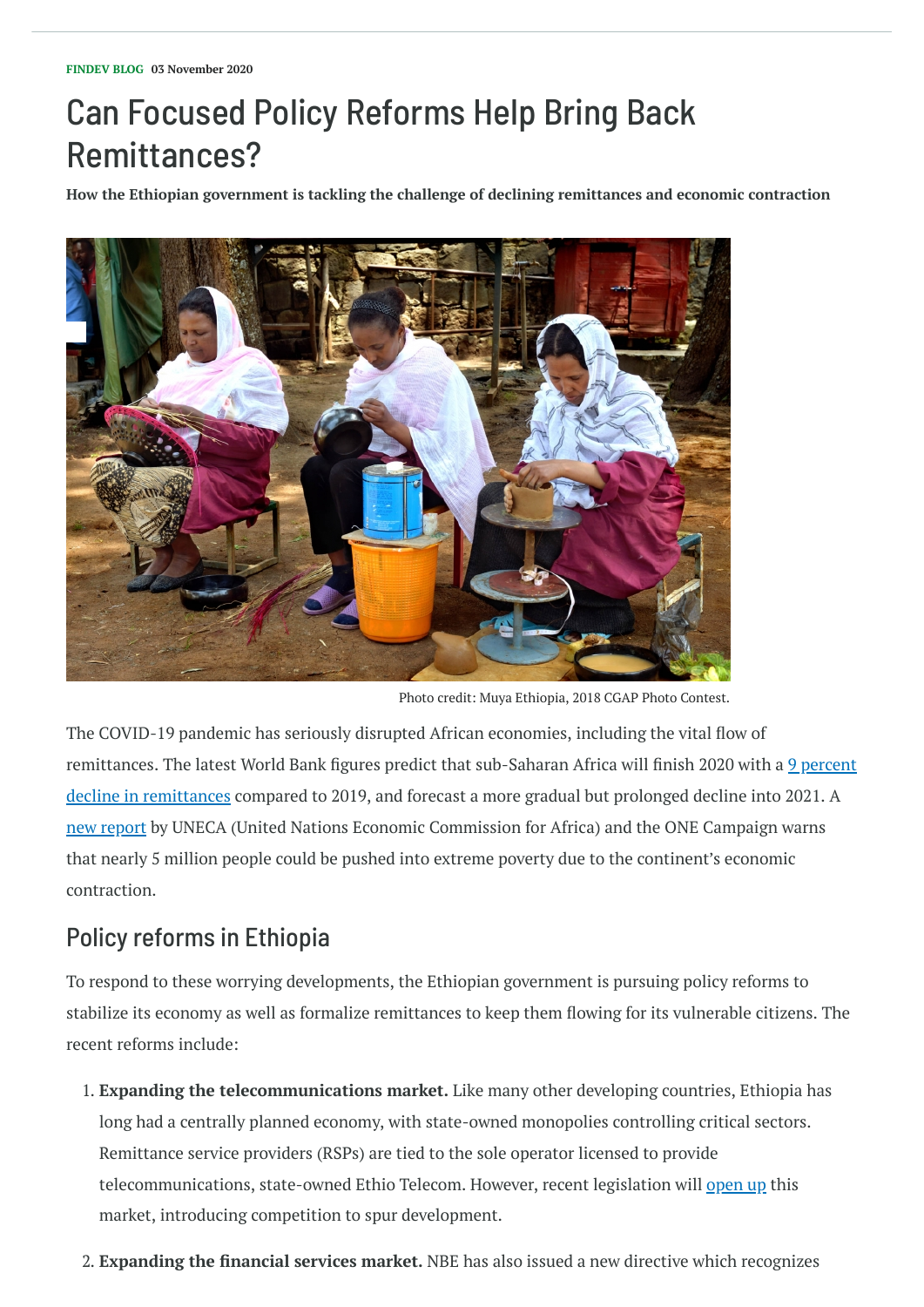non-bank operators as financial institutions. This step will enable fintech companies to provide a limited range of financial services.

3. **[Demonetization.](https://www.aa.com.tr/en/africa/ethiopia-demonetizes-banknotes-to-salvage-economy/1972881)** Most recently, in late September, Ethiopia announced the demonetization of its existing currency, a move aimed at combating the counterfeiting that threatens to destroy the

economy. People will have three months to exchange existing birr notes for new ones with enhanced security features.

Each of these reforms could affect the remittances sector in Ethiopia significantly. Under the previous

onopoly arrangement, remittance service providers were limited to Ethio Telecomm's network coverage and were also powerless to negotiate prices. The introduction of competitive forces is intended to expand availability and choice, and to drive down costs. The entrance of fintech players, also, could dramatically increase access to remittances, especially for Ethiopia's rural dwellers, who represent more than 70 percent of the total population.

While the impact of the demonetization on formal in-bound remittances could be minimal since these are usually handled over the counter and out of bank accounts, informal flows could be hit much harder in the short-term. Informal remittance dealers may end up stuck with old currency that they cannot readily convert, as an earlier directive limits the cash any company or individual can keep on-hand to a maximum of ETB 1.5 million (~\$41,000), and cash withdrawals from banks are capped at ETB 100,000 (~\$2,737).

The large volume of informal remittances has long been seen by formal RSPs as a major barrier to their viability in Ethiopia. Although not specifically aimed at shifting remittances from informal to formal channels, the demonetization, along with the other policy reforms, could well end up advancing that shift, especially as lockdowns affect people's mobility and ability to use informal channels which require inperson contact.

## Range of options available to policymakers in Ethiopia to mobilize remittances

How else can Ethiopia respond to the crisis? The following options could help mobilize remittances.

1. **A remittance guarantee scheme**, pursued in partnership between NBE, commercial banks and hostcountry consulates, could give migrants with a sound history of regular remittances greater access to credit, with repayments deferred until after the crisis.

2. **Government incentives to reduce transaction fees** for banks, mobile operators, RSPs and payment infrastructure providers could make formal remittances more attractive. A cashback incentive for remittance senders is one option: 3 to 5 percent of the transaction amount could be rebated, effectively eliminating the transaction cost and providing the necessary motivation to try something new. The government could also consider ways to structure incentives for increasing digital and financial literacy among migrants and their loved ones.